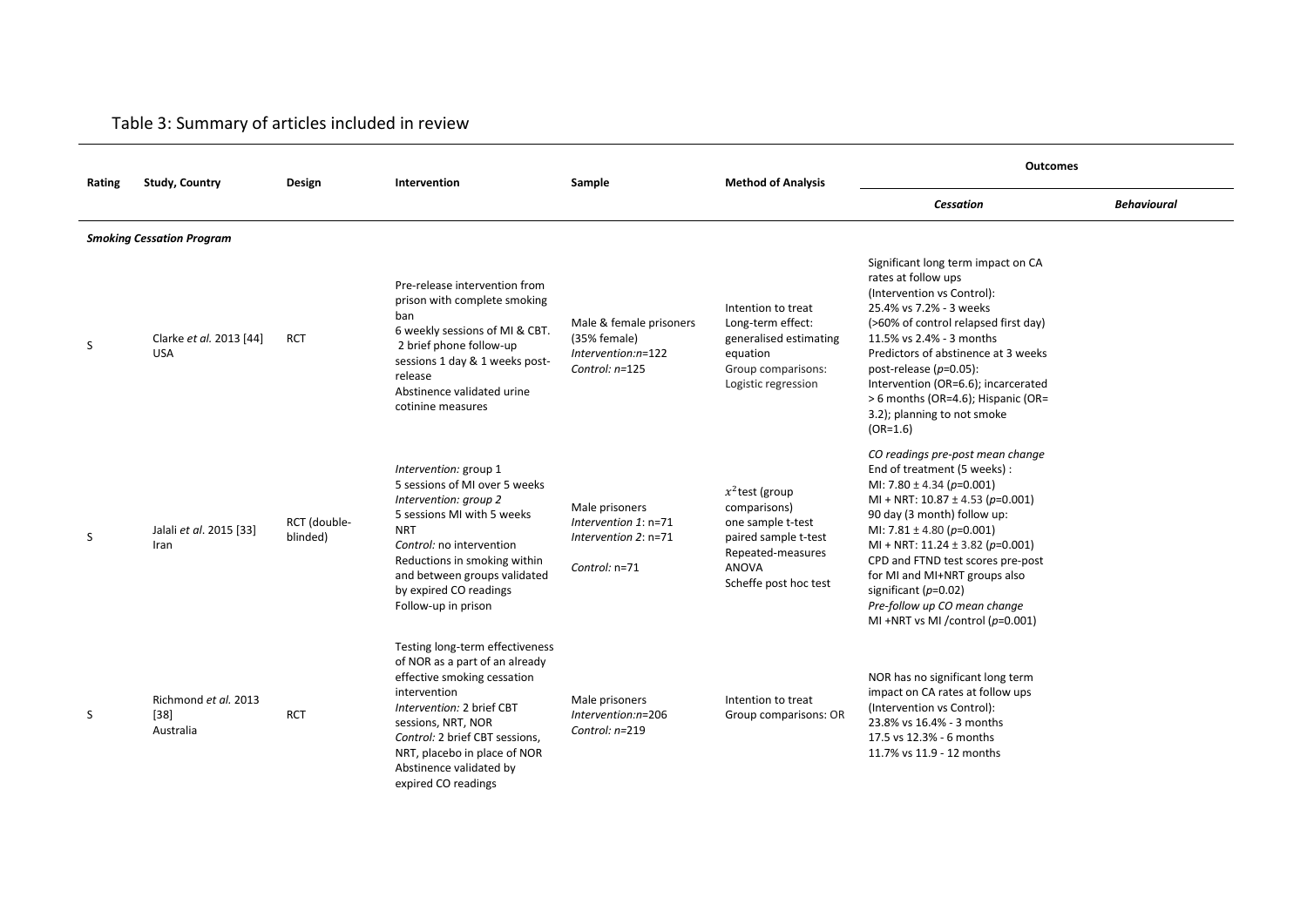| Rating | <b>Study, Country</b>                                                                   | Design     | Intervention                                                                                                                                                                                                                                                                                                   | Sample                                                                          | <b>Method of Analysis</b>                                                                                                | <b>Outcomes</b>                                                                                                                                                                                                                                                                                                                                                                                                                                                                                                                                                 |                    |
|--------|-----------------------------------------------------------------------------------------|------------|----------------------------------------------------------------------------------------------------------------------------------------------------------------------------------------------------------------------------------------------------------------------------------------------------------------|---------------------------------------------------------------------------------|--------------------------------------------------------------------------------------------------------------------------|-----------------------------------------------------------------------------------------------------------------------------------------------------------------------------------------------------------------------------------------------------------------------------------------------------------------------------------------------------------------------------------------------------------------------------------------------------------------------------------------------------------------------------------------------------------------|--------------------|
|        |                                                                                         |            |                                                                                                                                                                                                                                                                                                                |                                                                                 |                                                                                                                          | <b>Cessation</b>                                                                                                                                                                                                                                                                                                                                                                                                                                                                                                                                                | <b>Behavioural</b> |
| M      | Cropsey et al. 2008<br>$[30]$<br><b>USA</b>                                             | <b>RCT</b> | Intervention:<br><b>Baseline questions:</b><br>sociodemographics, smoking<br>history, readiness to quit, quit<br>history, CES-D-20.<br>Received NRT and 10-session<br>group counselling intervention<br>based on mood management<br>Control: no intervention<br>Abstinence validated by<br>expired CO readings | Female prisoners<br>Intervention:n=250<br>Control: n=289, waiting list<br>group | $x^2$ test (group<br>comparisons) Repeated-<br>measures ANOVA<br>Long-term effect:<br>generalised estimating<br>equation | PPA rates at follow ups:<br>18.4% - end of treatment<br>16.8% - 3 month follow-up<br>14.0% - 6 month follow-up<br>11.6% - 12 month follow-up<br>Intervention vs control at 6 months<br>14.0% vs 2.8% (p=0.001)                                                                                                                                                                                                                                                                                                                                                  |                    |
| M      | Naik, Khanagar,<br>Kumar, Ramachandra,<br>Vadavadagi &<br>Dhananjaya 2014 [37]<br>India | Pre-post   | <b>RCT</b><br>Testing short and long-term<br>effectiveness of MI on CPD,<br>attempting to quit, willingness<br>to quit and CO reading<br>Intervention: MI (no. of<br>sessions or setting details<br>unknown)<br>Abstinence validated by<br>expired CO readings<br>Follow up in prison                          | Male prisoners<br>Intervention:n=300<br>Control: n=300                          | Chi-square<br>Fisher's exact test                                                                                        | MI had significant short term<br>impact on health outcomes, but<br>not maintained at 6 month follow-<br>up<br><b>Intervention Pre-Post</b><br>CPD $\downarrow$ (p <.001)<br>Quit smoking $= 16%$<br>Quit attempt: 25.7% vs 78.3%<br>(p<.001)<br>CO levels $\downarrow$ (p<.001)<br>Reason to quit = health<br>64.3% vs 80.6% (p <. 001)<br>Intervention vs Control - 6 months<br>CPD $(p=0.92)$<br>Quit attempt: 78.3% vs 30.7%<br>(p<.001)<br>CO levels $\downarrow$ in intervention group<br>(p<.001)<br>Reason to quit = health<br>80.6% vs 72.8% (p <. 001) |                    |
| W      | Awofeso, Levy &<br>Morris 2001 [43]<br>Australia                                        | Pre-post   | <b>Tobacco Control Pilot Program</b><br>(not ban)<br>Self-administered attitudinal<br>survey<br>NRT                                                                                                                                                                                                            | Female prisoners, n=9<br>Male prisoners, $n=15$                                 | Descriptive analysis                                                                                                     | 6 month follow-up<br>CA: 4/24 (no females) 16.7%<br>Those that resumed smoking<br>showed<br>$\downarrow$ in quantity smoked: 9/20 (45%)                                                                                                                                                                                                                                                                                                                                                                                                                         |                    |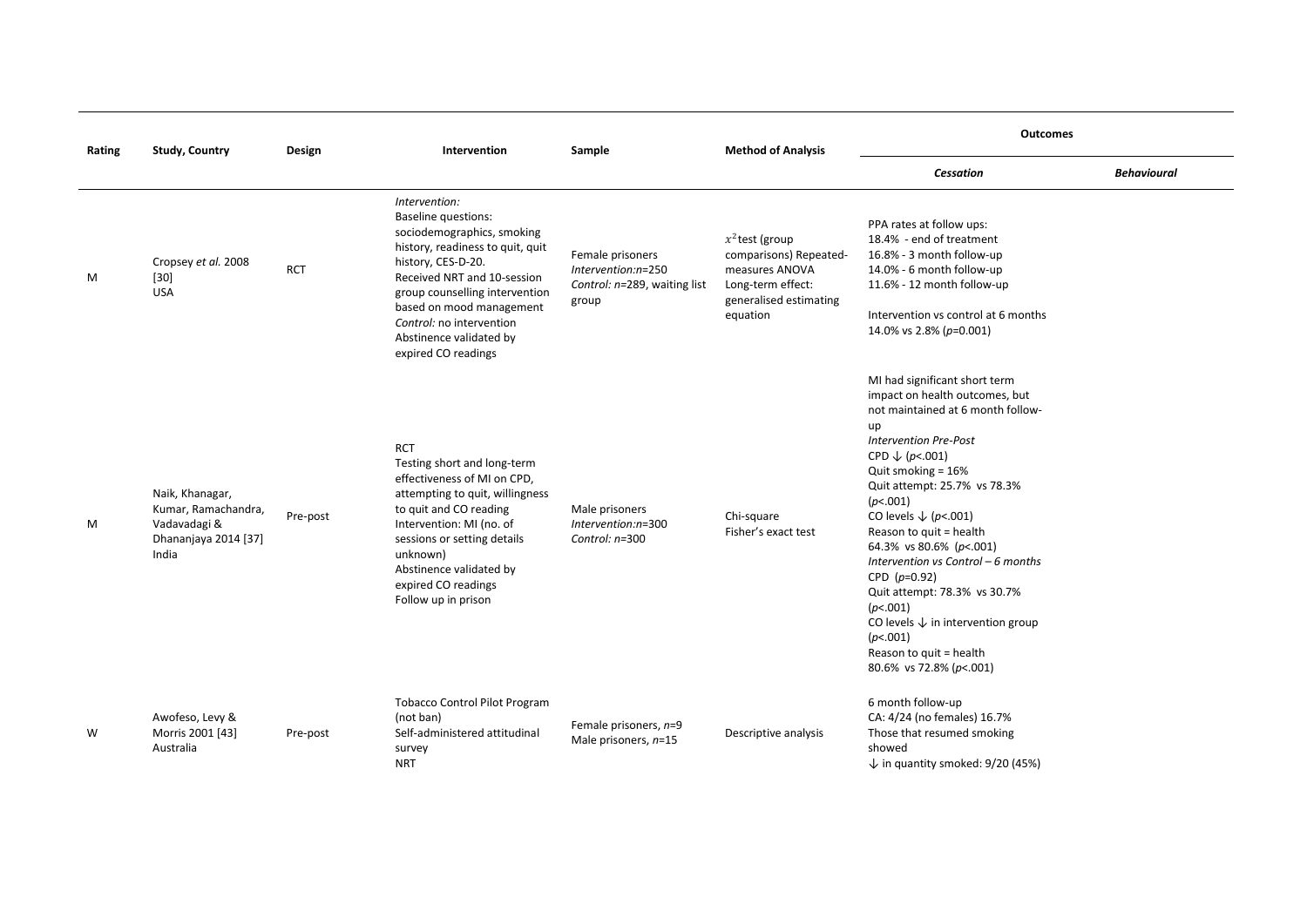| Rating |                                                          | <b>Method of Analysis</b><br><b>Study, Country</b><br>Design<br>Intervention<br>Sample |                                                                                                                                                                                                                                                                                                                                                                                                                                                                                   |                                                              | <b>Outcomes</b>                                                                                          |                                                                                                                                                                                                                                                                                                                                            |                                                |
|--------|----------------------------------------------------------|----------------------------------------------------------------------------------------|-----------------------------------------------------------------------------------------------------------------------------------------------------------------------------------------------------------------------------------------------------------------------------------------------------------------------------------------------------------------------------------------------------------------------------------------------------------------------------------|--------------------------------------------------------------|----------------------------------------------------------------------------------------------------------|--------------------------------------------------------------------------------------------------------------------------------------------------------------------------------------------------------------------------------------------------------------------------------------------------------------------------------------------|------------------------------------------------|
|        |                                                          |                                                                                        |                                                                                                                                                                                                                                                                                                                                                                                                                                                                                   |                                                              |                                                                                                          | <b>Cessation</b>                                                                                                                                                                                                                                                                                                                           | <b>Behavioural</b>                             |
| W      | MacAskill et al. 2008<br>$[35]$<br>UK                    | Pre-post                                                                               | <b>Pilot Smoking Cessation</b><br>Program - 4 prisons<br>Intervention: NRT for<br>recommended course, and<br>either group support with<br>facilitator/one-on-one support<br>by prison-based staff for 6<br>weeks. Included 3-phase social<br>marketing approach.<br>Qualitative data: Semi-<br>structured interviews in small<br>groups/pairs.<br>Quantitative data: routinely<br>collected on attendance and<br>smoking levels<br>Abstinence validated by<br>expired CO reading. | Male prisoners, n=159<br>Interviews with 25 of the<br>sample | Descriptive analysis<br>Process evaluation: case<br>study approach to<br>examine and compare 4<br>pilots | 4 week follow-up<br>Small group PPA rate: 58 - 82%<br>One-on-one PPA rate: 25 - 40%                                                                                                                                                                                                                                                        | Black market for nicotine<br>patches developed |
| W      | Makris, Gourgoulianis<br>& Hatzoglou 2012 [36]<br>Greece | Pre-post                                                                               | <b>Smoking Cessation Centre</b><br>within prison<br>Baseline questionnaire:<br>medical history, smoking<br>history, drug use history,<br>corrections history and FTND<br>Internvention: Pharmaceutical<br>(Varenicline for 3 or 4 months)<br>and/or counselling                                                                                                                                                                                                                   | Male smoker prisoners,<br>$n = 154$                          | $x^2$ test and<br>independent-sample t-<br>test                                                          | 3 month follow-up CA: 30.7%<br>1 year follow-up CA: 20.2%<br>Factors related to long-term CA<br>$(p<.005)$ : decreased smoking when<br>incarcerated, prior quit attempts,<br>average dependence levels, started<br>smoking >21yrs old, no history of<br>drug addiction, long-term<br>incarceration, limited prisoners &<br>smokers in cell |                                                |
| W      | Richmond et al. 2006<br>[8]<br>Australia                 | Pre-post                                                                               | Feasibility of multi-component<br>smoking cessation intervention<br>Intervention: 2 brief CBT<br>sessions, NRT, bupropion and<br>self-help resources<br>Abstinence validated by<br>expired CO readings                                                                                                                                                                                                                                                                            | Male prisoners, n=30                                         | Group comparisons:<br>Fisher's exact test<br>Wilcoxon's sign-rank test                                   | 5 month follow-up<br>PPA rate: 37%; CA rate: 26%<br>6 month follow-up<br>PPA rate: 26%; CA rate: 22%<br>Relapsed prisoners: smoked<br>significantly less tobacco/week<br>(p<.05)                                                                                                                                                           |                                                |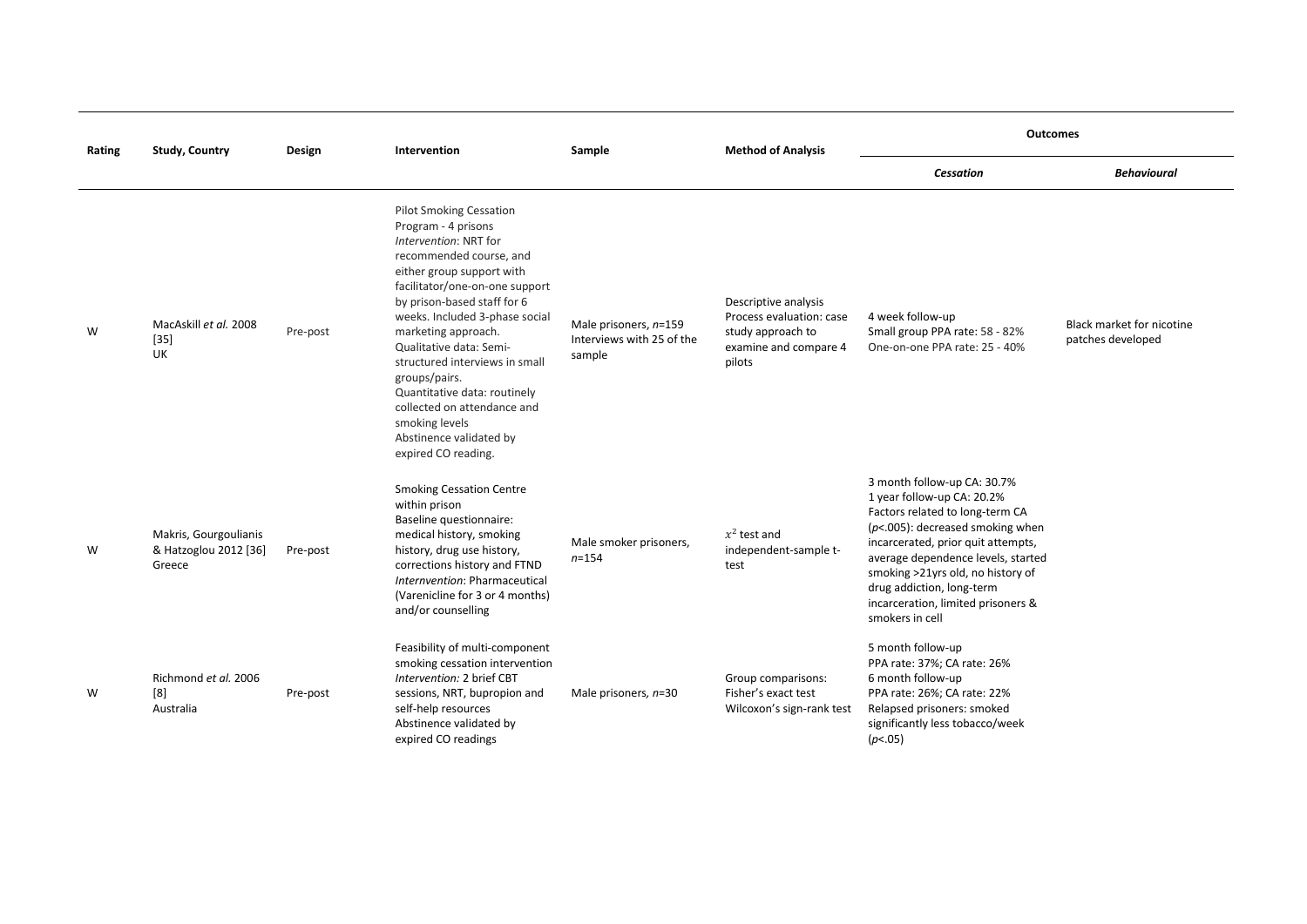| Rating | <b>Study, Country</b>                  | Design   | Intervention                                                                                                                                                                                                                                                                                                                                                                               | Sample                                                                                                                                                                                                             | <b>Method of Analysis</b>                                                    | <b>Outcomes</b>                                                                                                                                                                                                                                                                                                                                                                                                                                                                                |                    |
|--------|----------------------------------------|----------|--------------------------------------------------------------------------------------------------------------------------------------------------------------------------------------------------------------------------------------------------------------------------------------------------------------------------------------------------------------------------------------------|--------------------------------------------------------------------------------------------------------------------------------------------------------------------------------------------------------------------|------------------------------------------------------------------------------|------------------------------------------------------------------------------------------------------------------------------------------------------------------------------------------------------------------------------------------------------------------------------------------------------------------------------------------------------------------------------------------------------------------------------------------------------------------------------------------------|--------------------|
|        |                                        |          |                                                                                                                                                                                                                                                                                                                                                                                            |                                                                                                                                                                                                                    |                                                                              | Cessation                                                                                                                                                                                                                                                                                                                                                                                                                                                                                      | <b>Behavioural</b> |
| W      | Turan & Turan 2016<br>$[48]$<br>Turkey | Pre-post | Pharmacological intervention<br>in prison with indoor<br>smoking ban. Information<br>session also held for all<br>prisoners and staff.<br>Intervention options for<br>those with moderate/high<br>FTND score & desire to quit<br>included: NRT, bupropion, or<br>varenicline - participants<br>required to pay for all<br>options<br>4 data collections point:<br>baseline, 1,2 & 6 months | 179 participants<br>- 109 prisoners & 70<br>staff<br>- 166 men & 13 women<br>Tobacco cessation<br>treatment offered to 63<br>participants (49<br>prisoners & 14 staff)<br>- 59 accepted (at cost to<br>themselves) | Mann-Whitney U test<br>Pearson's r<br>Chi-square test<br>Fisher's exact test | Mean CPD $\uparrow$ (20.2 to 22.3) since<br>incarceration.<br>High attrition at 1 month follow up<br>- only 2 had been taking planned<br>pharmacotherapy (not all the time<br>and did not quit).<br>Attrition due to prisoners being<br>released or moving prison (19), or<br>not taking planned<br>pharmacotherapy and continuing<br>smoking (40).<br>Reasons for not taking<br>pharmacotherapy:<br>High cost (40%), unsuitable prison<br>environment (35%), strong desire<br>to smoke (25%). |                    |

*Indoor Smoking Ban*

M

| Kauffman et al. 2011<br>$[34]$<br>Pre-post<br>USA | Indoor smoking ban<br>NRT available for purchase<br>Questionnaire: modified<br>NHANES tobacco<br>questionnaire, FTND,<br>addition questions on<br>quitting (from NHIS) and<br>health impacts of tobacco | Male prisoners, n=200 | Group comparisons:<br>Fisher's exact test<br>Pre-post individual<br>change: McNemar's test<br>Paired t-test<br>Wilcoxon's sign-rank test | no. of smokers $\uparrow$<br>CPD $\downarrow$ (p<.001)<br>smokeless tobacco consumption $\uparrow$<br>(p<.001)<br>No smokers participated in free<br>prison-sponsored group counselling<br>program or NRT | 51.2% of smokers smoked<br>indoors following ban |
|---------------------------------------------------|---------------------------------------------------------------------------------------------------------------------------------------------------------------------------------------------------------|-----------------------|------------------------------------------------------------------------------------------------------------------------------------------|-----------------------------------------------------------------------------------------------------------------------------------------------------------------------------------------------------------|--------------------------------------------------|
|                                                   | use                                                                                                                                                                                                     |                       |                                                                                                                                          |                                                                                                                                                                                                           |                                                  |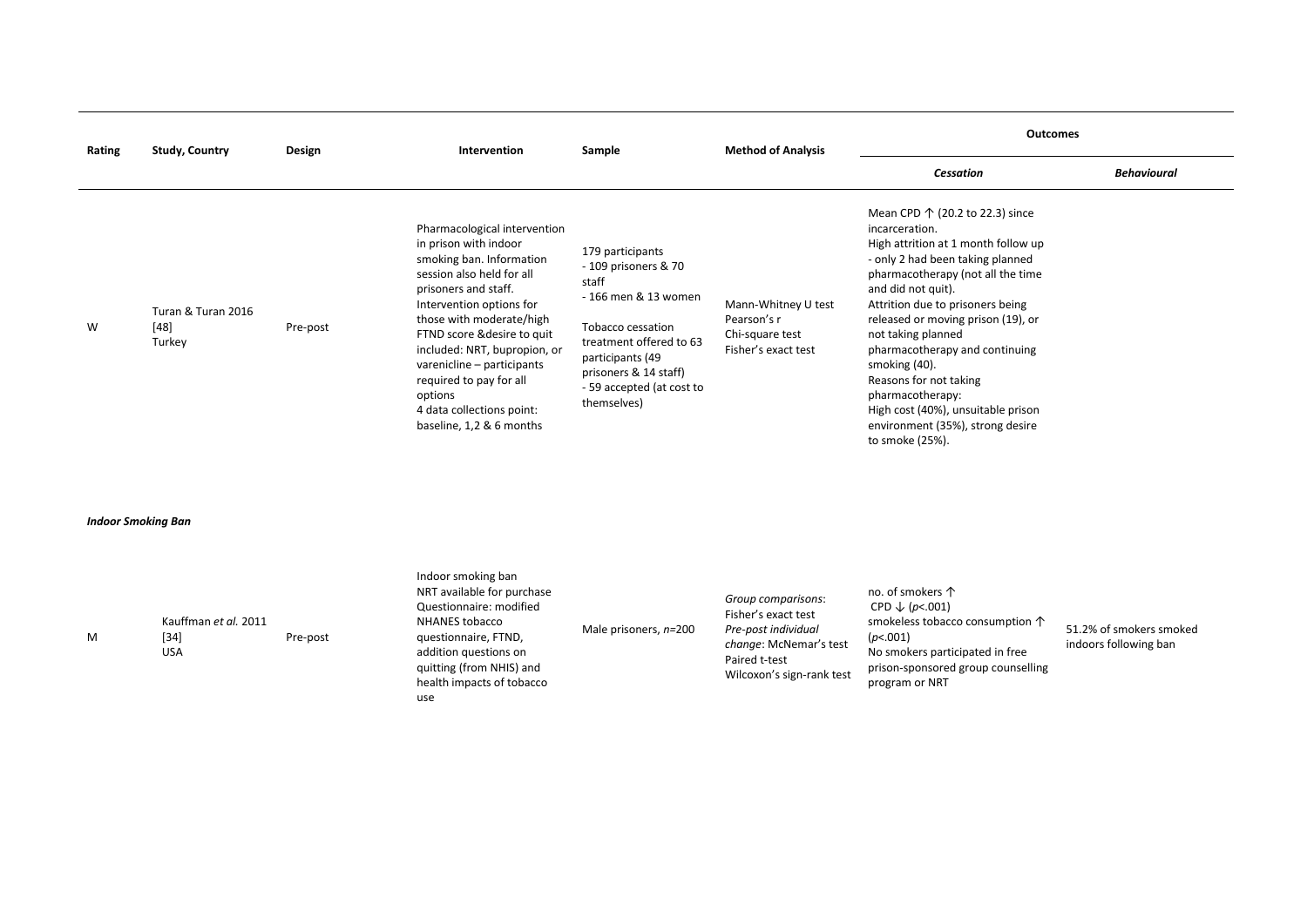| Rating | <b>Study, Country</b><br>Design                 |                   | Intervention<br>Sample                                                                                                                                                                                                                                                                                                                                                                                                                                                                  | <b>Method of Analysis</b>                                                                                                                                                                                                                        | <b>Outcomes</b>                                                                         |                                                                                                                                                                                                                                                                                                                                                                                            |                                                                                                                                                                                          |
|--------|-------------------------------------------------|-------------------|-----------------------------------------------------------------------------------------------------------------------------------------------------------------------------------------------------------------------------------------------------------------------------------------------------------------------------------------------------------------------------------------------------------------------------------------------------------------------------------------|--------------------------------------------------------------------------------------------------------------------------------------------------------------------------------------------------------------------------------------------------|-----------------------------------------------------------------------------------------|--------------------------------------------------------------------------------------------------------------------------------------------------------------------------------------------------------------------------------------------------------------------------------------------------------------------------------------------------------------------------------------------|------------------------------------------------------------------------------------------------------------------------------------------------------------------------------------------|
|        |                                                 |                   |                                                                                                                                                                                                                                                                                                                                                                                                                                                                                         |                                                                                                                                                                                                                                                  |                                                                                         | <b>Cessation</b>                                                                                                                                                                                                                                                                                                                                                                           | <b>Behavioural</b>                                                                                                                                                                       |
| W      | Etter et al. 2012 [45]<br>Switzerland           | Separate pre-post | Indoor ban (3 prisons)<br>Interviews & focus groups to<br>develop prison-based<br>interventions<br>Interventions in prison A, B &<br>C:<br>A (open): extension smoke-<br>free zones; NRT for<br>purchase; self-help booklets<br>B (closed): limit smoking<br>locations; counselling; free<br>NRT (limited); self -help<br>booklets<br>C (remand): limit smoking<br>locations; counselling; free<br>NRT; self-help booklets<br>Pre (2009) -post (2011)<br>surveys of prisoners and staff | Pre (2009); Post (2011)<br>(respectively)<br>A: male prisoners, n=70;<br>$n = 60$<br>staff, $n=51; n=48$<br>B: male prisoners, n=27;<br>$n=30$<br>staff, $n=27; n=24$<br>C: mainly male<br>prisoners,<br>$n=116; n=66$<br>staff, $n=126$ ; $n=0$ | Group comparisons:<br>tests, Mann-Whitney U<br>tests and independent-<br>sample t-tests | No significant change in prisoner<br>smoking behaviours or duration of<br>exposure to SHS across prisons.<br>Significant changes in prison A<br>$(p<.005)$ : prisoners reported<br>receiving more medical support to<br>quit and reported decreased SHS<br>exposure; staff reported decreased<br>SHS exposure. Prison C (p<.005):<br>reported increased SHS exposure in<br>medical service |                                                                                                                                                                                          |
| W      | Lasnier et al. 2011<br>$[46]$<br>Canada         | Pre-post          | Indoor smoking ban<br>3 correctional centres in<br>Quebec                                                                                                                                                                                                                                                                                                                                                                                                                               | Male & female<br>prisoners, $n=113$                                                                                                                                                                                                              | Descriptive analysis                                                                    | 89.0% of smokers reported<br>reduction in tobacco consumption<br>34.0% reported perceived<br>reduction in exposure to SHS<br>45.0% perceived improvement in<br>health                                                                                                                                                                                                                      | 93.0% of smokers smoked<br>indoors following ban<br>Limited cigarettes/ prisoner vs<br>reported number of CPD<br>suggests cigarette black market<br>Poor enforcement by smoking<br>staff |
|        | <b>Complete Smoking Ban /Combination</b>        |                   |                                                                                                                                                                                                                                                                                                                                                                                                                                                                                         |                                                                                                                                                                                                                                                  |                                                                                         |                                                                                                                                                                                                                                                                                                                                                                                            |                                                                                                                                                                                          |
| M      | Cropsey & Kristeller<br>2005 [31]<br><b>USA</b> | Pre-post          | Smoking ban<br>NRT available for purchase<br>Baseline questionnaire:<br>FTND, CES-D, HHWS,<br>questions on smoking<br>history, stage of change, and<br>level of agreement with ban.<br>Follow-up questionnaire 4<br>days & 1 month after ban:<br>CES-D, HHWS, QSU-Brief<br>Form, questions on difficulty<br>quitting, smoking behaviors,<br>and level of agreement with<br>ban                                                                                                          | Male prisoners, n=188<br>Participants classified as<br>smokers or quitters (in<br>prison following ban)                                                                                                                                          | Univariate ANOVA<br>Repeated-measures 2 x<br>2 ANCOVA                                   | Smokers were more nicotine<br>dependent ( $p$ <.001). Smoking<br>status was predictor of withdrawal<br>effect at follow-up ( $p$ <.01).                                                                                                                                                                                                                                                    | 76% of participants were still<br>smoking in prison 1 month<br>after the ban.<br>Poor enforcement of ban by<br>staff                                                                     |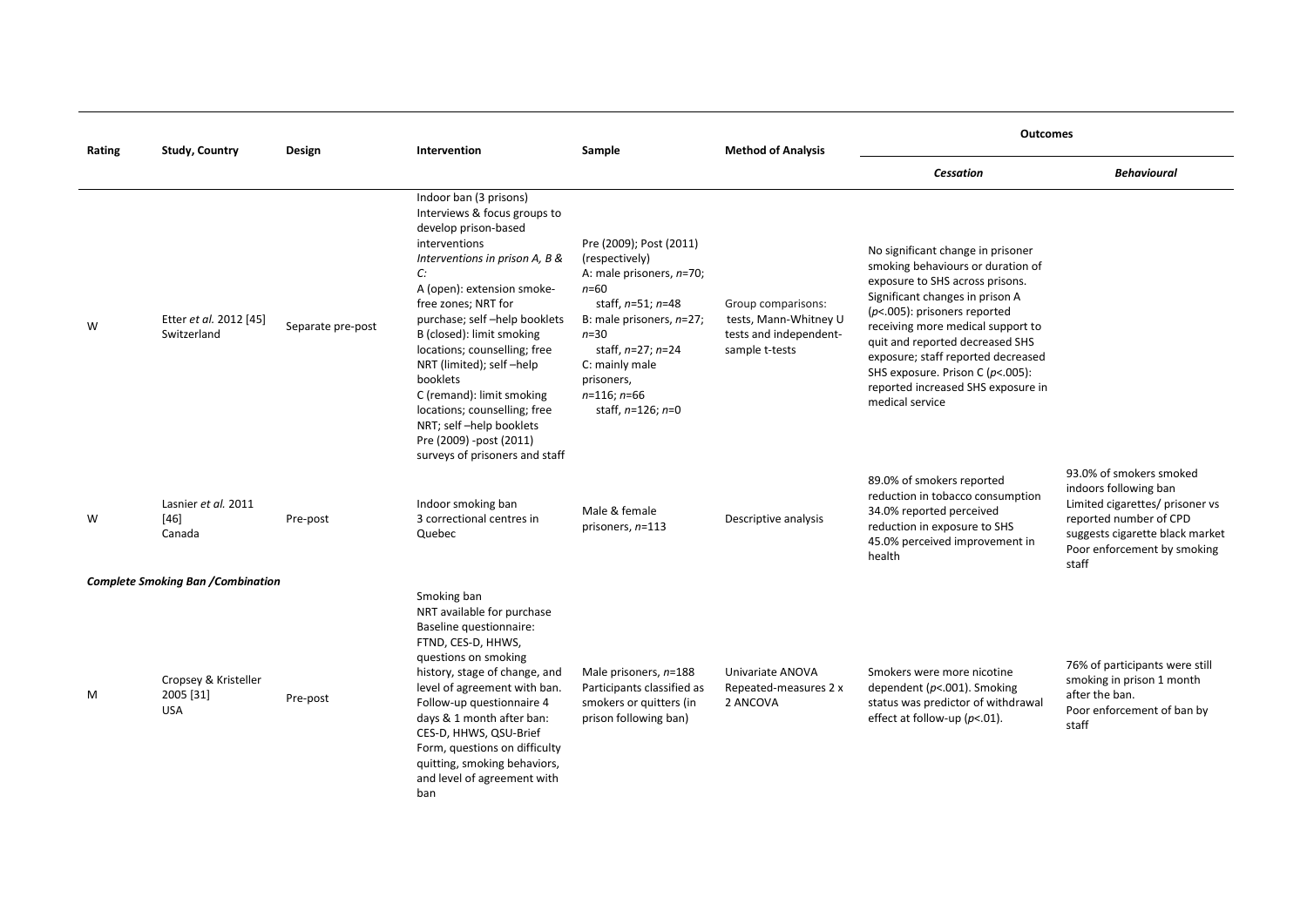| Rating | <b>Study, Country</b>                                                | Design                 | Intervention                                                                                                                                                                                   | Sample                                                                                      | <b>Method of Analysis</b>                           | <b>Outcomes</b>                                                                                                                                                                                                                                                                                                                                                                       |                                                                                                                                                                                                                                                                                             |  |
|--------|----------------------------------------------------------------------|------------------------|------------------------------------------------------------------------------------------------------------------------------------------------------------------------------------------------|---------------------------------------------------------------------------------------------|-----------------------------------------------------|---------------------------------------------------------------------------------------------------------------------------------------------------------------------------------------------------------------------------------------------------------------------------------------------------------------------------------------------------------------------------------------|---------------------------------------------------------------------------------------------------------------------------------------------------------------------------------------------------------------------------------------------------------------------------------------------|--|
|        |                                                                      |                        |                                                                                                                                                                                                |                                                                                             |                                                     | Cessation                                                                                                                                                                                                                                                                                                                                                                             | <b>Behavioural</b>                                                                                                                                                                                                                                                                          |  |
| M      | Thibodeau, Jorenby,<br>Seal, Kim & Sosman<br>2010 [39]<br><b>USA</b> | Pre-post               | Complete smoking ban<br>2 interviews<br>1 month pre, 1 month post<br>release                                                                                                                   | Males prisoners, n=49<br>Average incarceration<br>$time = 2.3 years$                        | <b>Bivariate analyses</b><br>Multivariate modelling | Pre-release intent predicts post-<br>release behavior ( $p$ <.001)<br>Pre-release: 67.3% perceived health<br>improvements; 22% intended to<br>smoke upon release; 67% intended<br>abstinence.<br>Post-release: 61% abstinent 1<br>month; 84% supportive of pre-<br>release smoking abstinence<br>program; ↓ in FTND mean score<br>post release                                        |                                                                                                                                                                                                                                                                                             |  |
| W      | Howell, Guydish, Kral<br>& Comfort 2015 [32]<br><b>USA</b>           | Cross-sectional survey | Complete smoking ban                                                                                                                                                                           | 172 male ex-prisoners<br>Release from prison in<br>past 12 months but not<br>past 3 months. | Logistic regression -<br>bivariate & multivariate   | 74% smoking since recent release<br>(PPA) from prison with complete<br>ban<br>Significant predictors of return to<br>smoking:<br>Unadjusted model - every five<br>years of incarceration (OR=1.32)<br>Adjusted model - lifetime history of<br>substance use (OR=2.47)<br>Total average incarceration time<br>across life time:<br>non-smokers = 10.5 years;<br>smokers = $12.1$ years |                                                                                                                                                                                                                                                                                             |  |
| W      | Leone & Kinkade<br>1994 [47]<br><b>USA</b>                           | Separate pre-post      | Complete smoking ban<br>Pre-post analysis of staff<br>sick days, prisoner-on-<br>prisoner and prisoner-on-<br>staff assaults, disciplinary<br>actions, and attempted and<br>completed suicides | Administrative data - 1<br>year pre, and 1 year post                                        | t-test                                              | No significant change in staff sick<br>days<br>No significant change in no. of<br>prisoner attempted/completed<br>suicides                                                                                                                                                                                                                                                            | ↑ monthly mean prisoner-on-<br>prisoner assaults without injury<br>1.31 to 3.73 ( $p$ <.001), prisoner-<br>on-staff assaults without injury<br>0.08 to 0.64 ( $p$ <.05)<br>↑ no. of prisoners moved to<br>SHU C (administrative<br>segregation) 334.46 to 309.10<br>(p<.005), but not SHU D |  |

(disciplinary segregation)